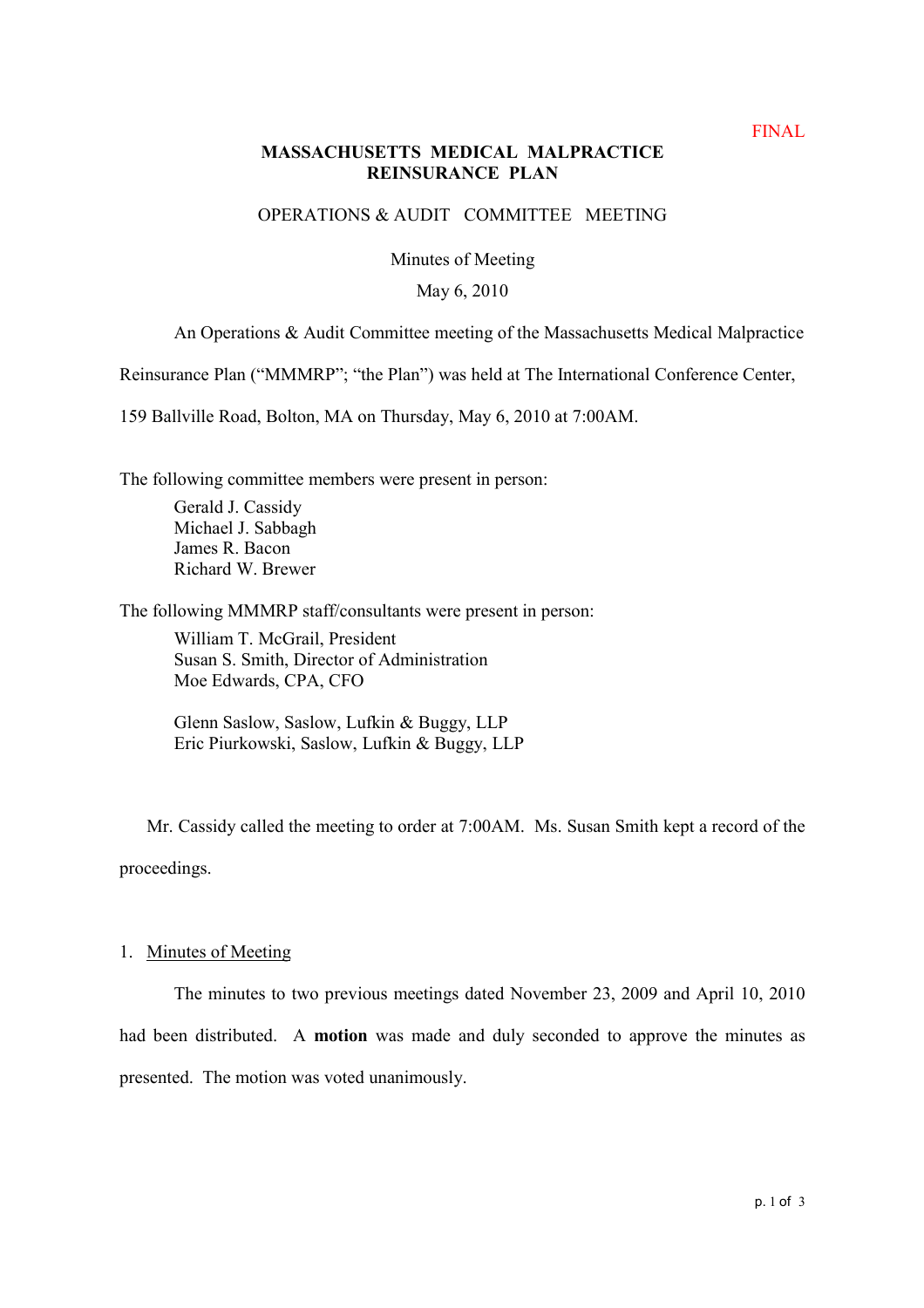#### 2. Receive Independent Auditors Report

Mr. Glen Saslow introduced himself and noted this was his fifth  $(5<sup>th</sup>)$  year as Audit Partner, and introduced Eric Piurkowski, Audit Senior Manager. All in attendance received a copy of the Independent Auditors' Statutory Financial Statement Audit Results and Communications for the Years ended December 31, 2009 and 2008 and a copy is included with the minutes. Mr. Piurkowski summarized what SL&B does for the Plan including issuing an opinion, producing statutory financial reports, as well as issuing letters of qualifications.

Mr. Saslow reviewed required communications, internal controls, fraud considerations and loss reserves, as well as a management letter. Mr. Saslow also discussed the Model Audit Rule from the NAIC, which became effective January 1, 2010. This rule requires a five (5) year audit partner rotation, as opposed to the previous seven (7) year rotation. Therefore, SL&B will abide by the rule and appoint a new partner to the MMMRP audit next year. He also discussed new international principals and standards in the accounting industry which will be effective in the future, as well as the newly established Federal Insurance Office in Washington. It is still to be determined what impact this will have on the Plan.

Mr. Piurkowski reviewed the financial statements including Balance Sheet, Statement of Operations, Statement of Changes in Members' Deficit and Statement of Cash Flows. Mr. Piurkowski also reviewed the Notes to the Financial Statements. During his discussion, he noted that the only audit adjustment was an impairment on five ETFs of \$481k. In conclusion, Mr. Saslow noted that there were no material weaknesses. Mr. Edwards added that the Plan has exhausted their cash position due to the \$11M return and various claims payments. He further stated that this was the first time the Plan had to obtain cash from investments.

At 7:55AM, Mr. McGrail, Mr. Edwards and Ms. Smith exited the meeting so the committee could discuss the audit process that took place at the Plan's office. The committee